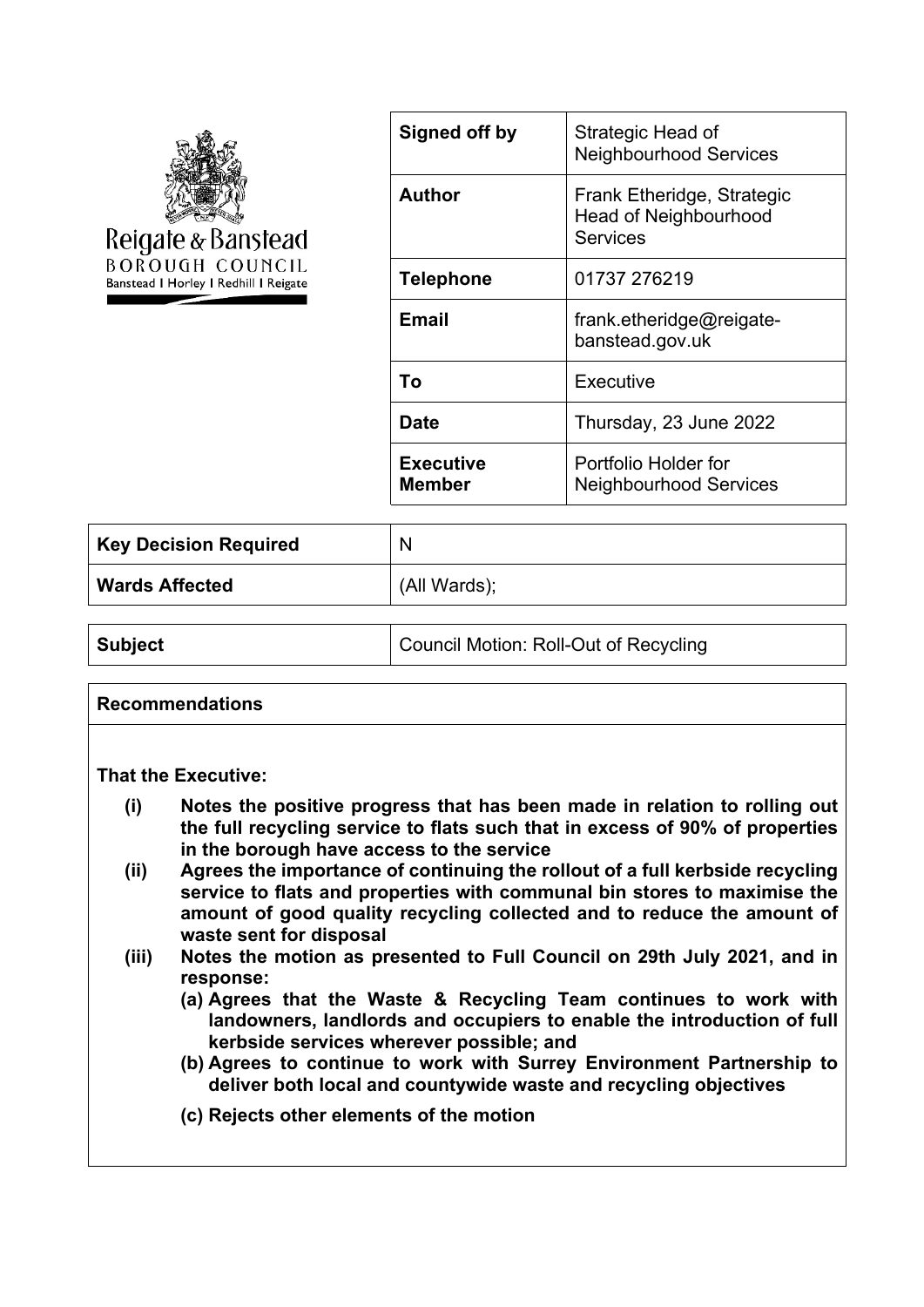# **Reasons for Recommendations**

To acknowledge the continued activity of the Council to roll out kerbside recycling services to flats and properties with communal bin stores with a view to further increasing recycling rates, reducing the amount of waste sent for disposal and ensuring that residents can recycle a range of materials directly from their homes.

## **Executive Summary**

At its meeting on 29 July 2021, the Council resolved to refer a motion relating to the roll-out of recycling to the Executive for consideration. The motion, moved by Cllr Essex and seconded by Cllr Chandler on behalf of Cllr Torra, asked the Council to note progress in rolling out the Council's full household recycling scheme to flats and communal properties in the borough. It made a number of observations about challenges that flats/communal properties present and some of the options available to the Council to support these properties to recycle.

This report explains the progress that has been made to date in rolling out a full kerbside recycling service to flats and other properties with communal bin stores, such that in excess of 90% of homes in the borough have access to the full service. Recycling performance in the borough is good, as reported via our quarterly updates on Key Performance Indicators (elsewhere on this meeting's agenda).

While Council officers continue to engage with the owners, landlords and residents of the 6,000 remaining properties that do not receive the full recycling service, there are limitations to our ability to mandate the required property improvements.

The motion being considered makes a number of suggestions and proposals in relation to the ongoing flats roll-out, which the report considers in turn. The report concludes that there are practical and financial considerations which mean that pursuing these is not recommended to the Executive. In summary:

- It is not appropriate that the Council takes a lead in drafting proposals to expand communal bin stores as they remain private property and therefore that responsibility should rest with the landowner
- The Council does not have the discretion to waive planning fees associated with changes to communal bin stores
- Reflecting the Corporate Plan objective 'to deliver a waste and recycling service that provides good value to the taxpayer', it is not considered appropriate that the Council should use public funds to pay for improvements to private properties, particularly at a time when we are facing challenging decisions around future spending as part of our Financial Sustainability Programme.

The Council already works closely with the Surrey Environment Partnership in relation to flats recycling and promoting recycling generally. We will continue to do so in order to enhance services, reduce the amount of waste sent for disposal, maximise the amount of material recycled and achieve the objectives set out in our own Corporate Plan and Environmental Sustainability Strategy and the targets identified in the county-wide Joint Municipal Waste Management Strategy.

### **The Executive has authority to approve the above recommendations**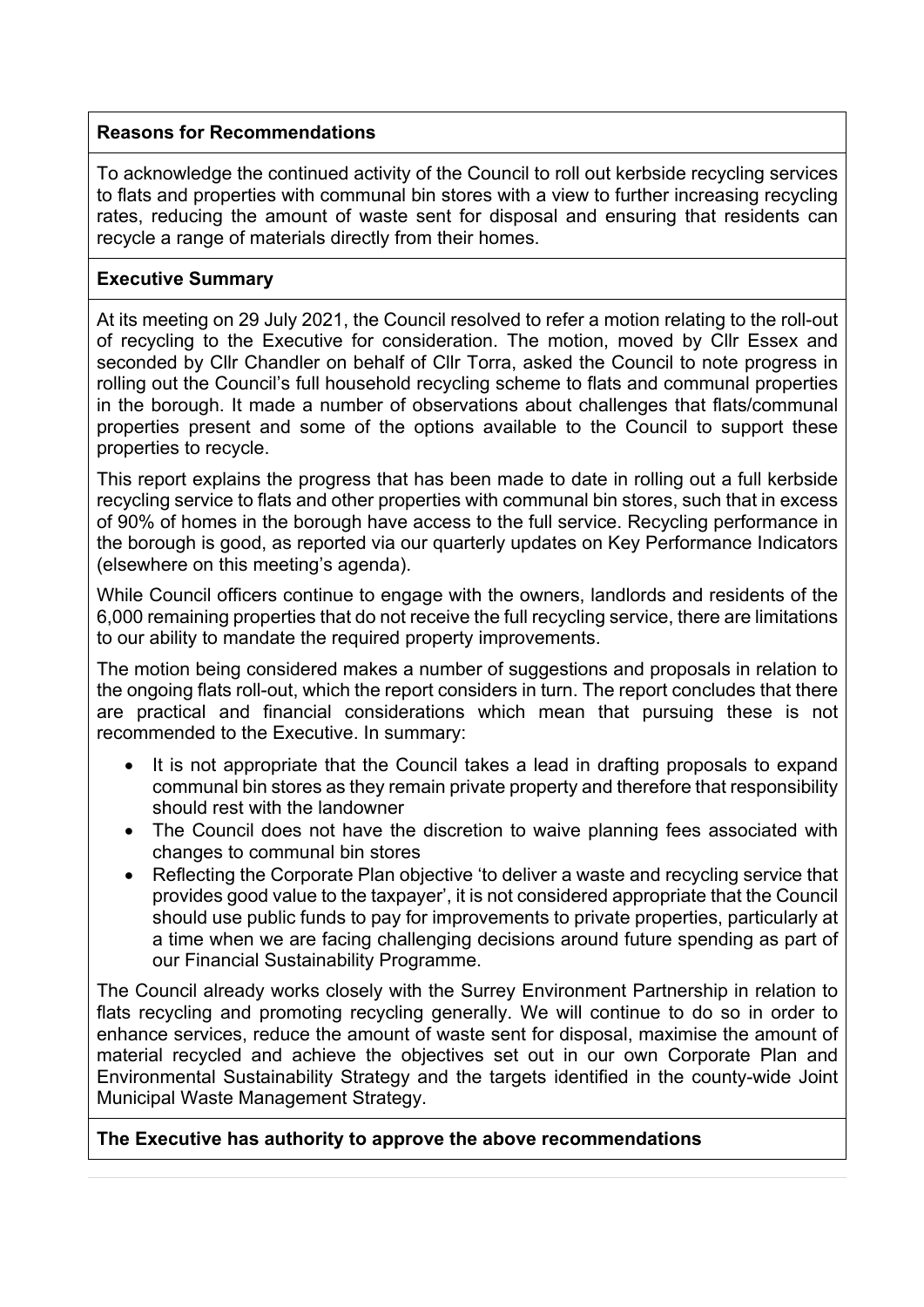## **Statutory Powers**

1. Reigate & Banstead Borough Council is a statutory Waste Collection Authority. The borough is permitted to retain materials for the purposes of recycling by Surrey County Council, the Waste Disposal Authority, as described within the Environmental Protection Act of 1990.

# **Background**

- 2. At its meeting on 29 July 2021, the Council resolved to refer a motion relating to the roll-out of recycling to the Executive for consideration. The motion, moved by Cllr Essex and seconded by Cllr Chandler on behalf of Cllr Torra, asked the Council to note progress in rolling out the Council's full household recycling scheme to flats and communal properties in the borough. It made a number of observations about challenges that flats/communal properties present and some of the options available to the Council to support these properties to recycle. More information about these is provided in the Key Information section below.
- 3. The Motion requested that the Council:

"Resolve to accelerate and complete the recycling roll out to all properties by:

- Ensuring the recycling department has sufficient resources to accelerate and complete the roll-out, including to lead in drafting proposals to expand communal bin stores in collaboration with owners and waive the associated planning fees
- Ensure sufficient capital funds to support bin store improvements and find creative solutions to enable collection from all households; and
- Collaborate with Surrey Environmental [sic] Partnership as appropriate to aid the delivery of the above."
- 4. Throughout this report, the term 'flats' is used as shorthand for flats and other properties with communal bin stores.

### **Key Information**

### **Local strategy**

- 5. The approach to waste and recycling collection in Reigate & Banstead is primarily guided by the Surrey-wide Joint Municipal Waste Management Strategy (JMWMS), which was adopted by the Council in 2010. This strategy addresses they way in which waste and recycling will be managed across the county and sets challenging recycling targets for the waste collection authorities.
- 6. Other relevant local strategy and policy includes:
	- The 2020-25 Corporate Plan, which commits the Council to 'continue to deliver a waste and recycling service that provides good value to the taxpayer and reduces plastic waste, working with the Surrey Environment Partnership'; and
	- The Council's 2020 Environmental Sustainability Strategy which includes a priority around waste reduction and an action to continue to roll out recycling to all flats within the borough to improve the service provided compared to the [paper and card only] service historically delivered.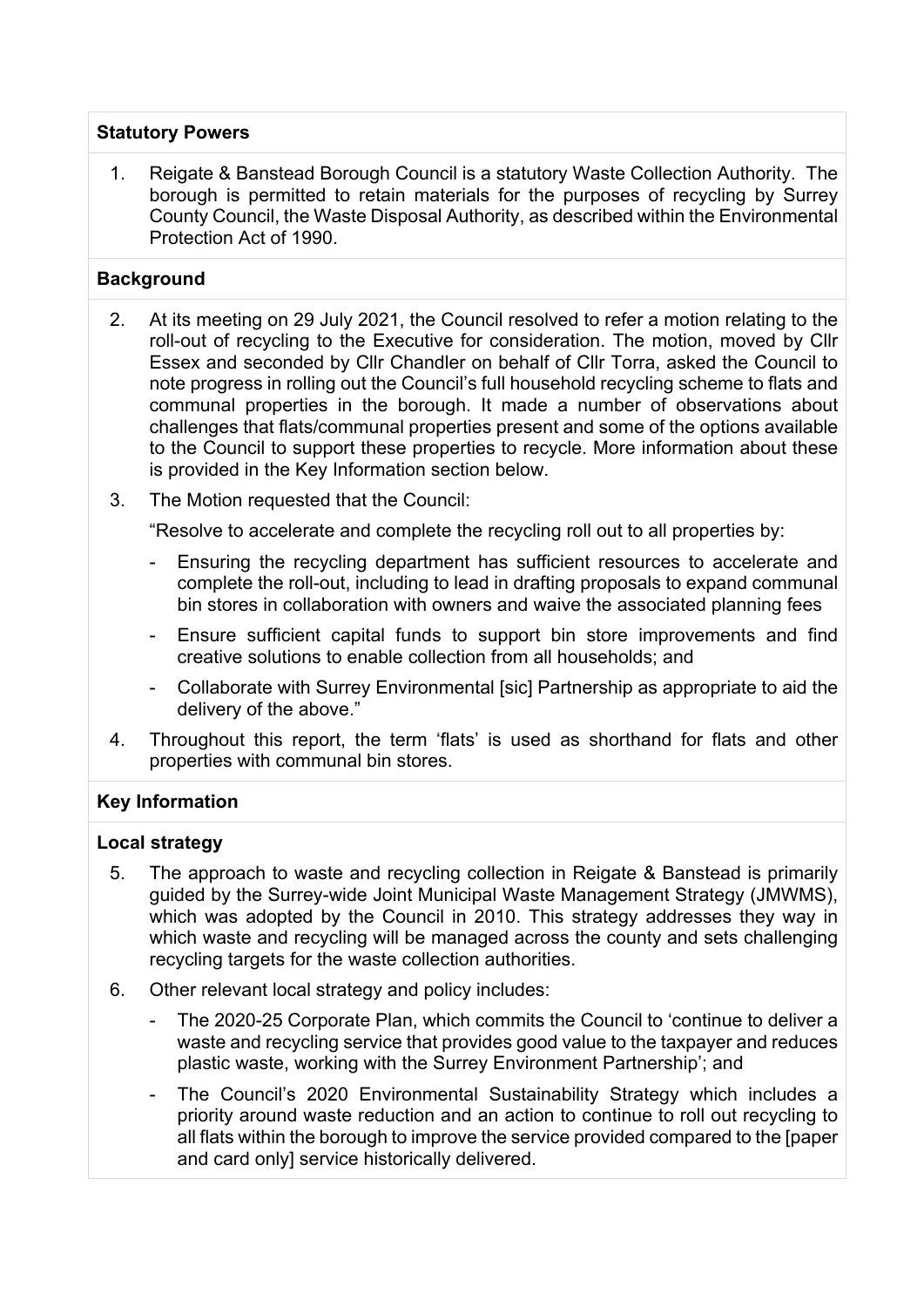7. In 2012, to meet the objectives of the JMWMS and national recycling targets, the Council introduced a comprehensive recycling service to the majority of homes in the borough. The service was not initially provided to flats, as it was recognised that these properties would require a more bespoke approach which would take longer to resolve. In the meantime, flats would continue to receive a more limited recycling service.

## **Current position**

- 8. Reigate & Banstead borough currently has around 62,000 residential properties. Of these approximately 13,500 are flats or other properties with communal bin stores.
- 9. In 2018, by which time around 3,800 flats had been provided with the full recycling service, the Executive reaffirmed its continued support for the roll-out of enhanced recycling services to flats, and authorised the Strategic Head of Neighbourhood Services to progress with future phases of 'flats roll-out'. At that time, around 10,000 flats did not have access to the full recycling service (that is, paper, card and cardboard, glass bottles and jars, cans, and plastic pots, tubs and trays, as well as food waste). However, it should be noted that most of those 10,000 flats did have access to the collection of paper and cans.
- 10. By March 2019, an additional 1,900 flats were in receipt of the full kerbside collection service ('Phase 1'), and in November 2019, the next phase of roll-out commenced with the aim of adding 2,500 more flats ('Phase 2'). Progress on Phase 2 roll-out was unfortunately then halted due to the coronavirus pandemic. This was necessary to enable the Council to maintain statutory waste collections throughout the periods of 'lockdown', when there was a substantial increase in the tonnage of domestic waste presented for collection and the team was required to manage the impact of staff Covid-related illness and self isolation.
- 11. In July 2021, an operational decision was taken to recommence Phase 2 rollout, and by October 2021 all 2,500 flats within the phase had been added to the new service. This is testament to the efforts of the collection crews and office-based staff who together delivered the Phase 2 roll-out despite the ongoing challenges of Covid.
- 12. Therefore, as it stands, more than 7,500 of the borough's 13,500 flats receive a full kerbside collection, with around 6,000 awaiting the full service. This means that less than 10% of all residential properties in the borough are still unable to access full collections. The Council's quarterly update on key performance indicators (elsewhere on this meeting's agenda) reports that as at 2021/22 Q3, the year to date outturn recycling total is the Council's strongest performance on record.
- 13. And progress on the remaining properties continues to be made. 300 more flats have already been identified as ready to be assimilated onto the full service, and a further 600 are nearing this position. It should also be noted that all new-build and recently converted flats receive the full recycling service on occupation.

### **Responding to the motion suggestions and proposals**

- 14. As noted above, the motion provides some contextual information and ideas before presenting its proposed resolution. It includes the suggestion that the options being proposed by the Council for remaining properties do not work for all properties, and provides a number of examples, which are considered below:
- 15. **Smaller bins:** The motion notes that the residents of Oaklands Park (Earlswood) have requested smaller bins as they cannot accommodate the 2 full-sized wheelie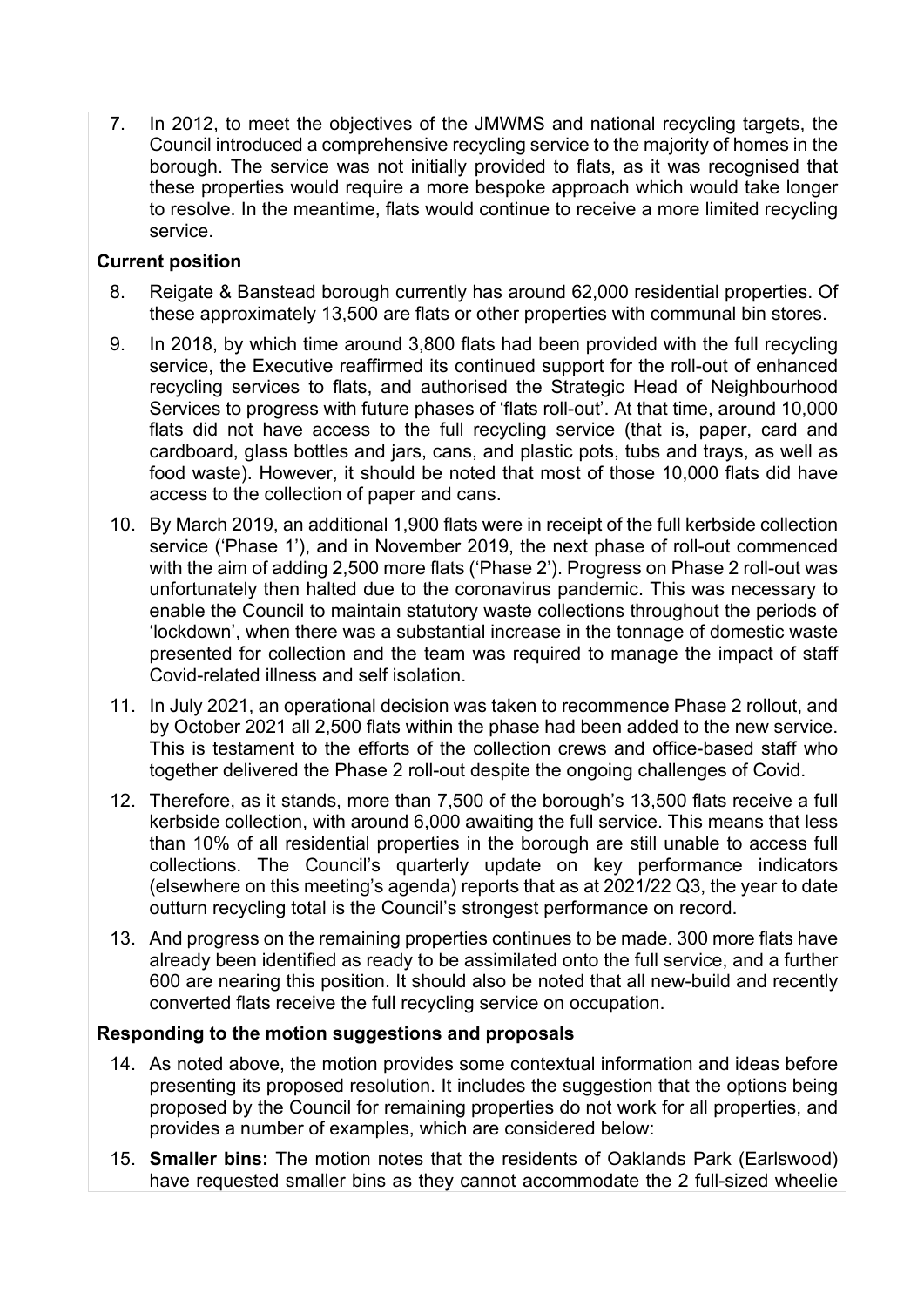bins (which is the standard offer of the Council). Specifically in relation to these properties, the Council has presented several innovative options to residents, none of which have proved acceptable to them. More generally in relation to the suggestion that the Council offer smaller bins, it should be noted that:

- Smaller bins would have less capacity than the standard 140l bin provided to other households and may give rise to requests for an increased frequency of collection.
- An additional stock of smaller bins would need to be held by the Council, and because of the relatively small number required, it is unlikely that an economy of scale would be achieved thus the unit price would be comparatively high.
- 16. An alterative option in some cases may be for residents to share larger bins between more than one household, however in some instances (such as Oaklands Park) it is accepted that these would not fit within existing bin stores. It is therefore recommended that officers continue their current approach of continuing to engage with residents on a site-by-site basis to arrive at an efficient and practical method based upon 'standard' service provision where possible.
- 17. **Re-sealable bags:** The motion notes that this is an alternative that is used by other Councils. Re-sealable (or re-usable bags) are not an acceptable means of collection when used in conjunction with wheelie bins and automatic bin lifts – they were withdrawn from service following a Prohibition Notice issued to the Council by the Health & Safety Executive in 2015 as their use means crews are likely to enter the danger zone at the rear of refuse collection vehicles to recover re-usable bags once they have been emptied.
- 18. In concluding, the motion proposes that the Council should resolve to accelerate and complete the recycling roll out to all properties and identifies three actions to achieve this. Again, these will be considered in turn:
- 19. **Ensuring the recycling department has sufficient resources to accelerate and complete the roll-out, including to lead in drafting proposals to expand communal bin stores in collaboration with owners and waive the associated planning fees:** The Waste Operations Team supporting the flats roll-out includes the Council's Recycling Officer, who was supported during Phases 1 and 2 of the project by a Flats Recycling Officer. On completion of Phase 2, this second post's term came to an end. Much work has been completed by the team both before and during the pandemic and periods of lockdown, and it is considered that the Council is well resourced to add further flats to the full kerbside service as opportunities arise.
- 20. While our recycling officers have been working with and advising property owners around requirements for bin stores, the suggestion in the motion that the Council takes a lead in drafting proposals to expand communal bin stores is not appropriate as they remain private property and therefore that responsibility should rest with the landowner.
- 21. In relation to the suggestion to waive planning fees associated with changes to bin stores, planning fees are set by national regulations (The Town and Country Planning (Fees for Applications, Deemed Applications, Requests and Site Visits) (England) Regulations 2012, as amended), and the Council does not have the discretion to waive fees.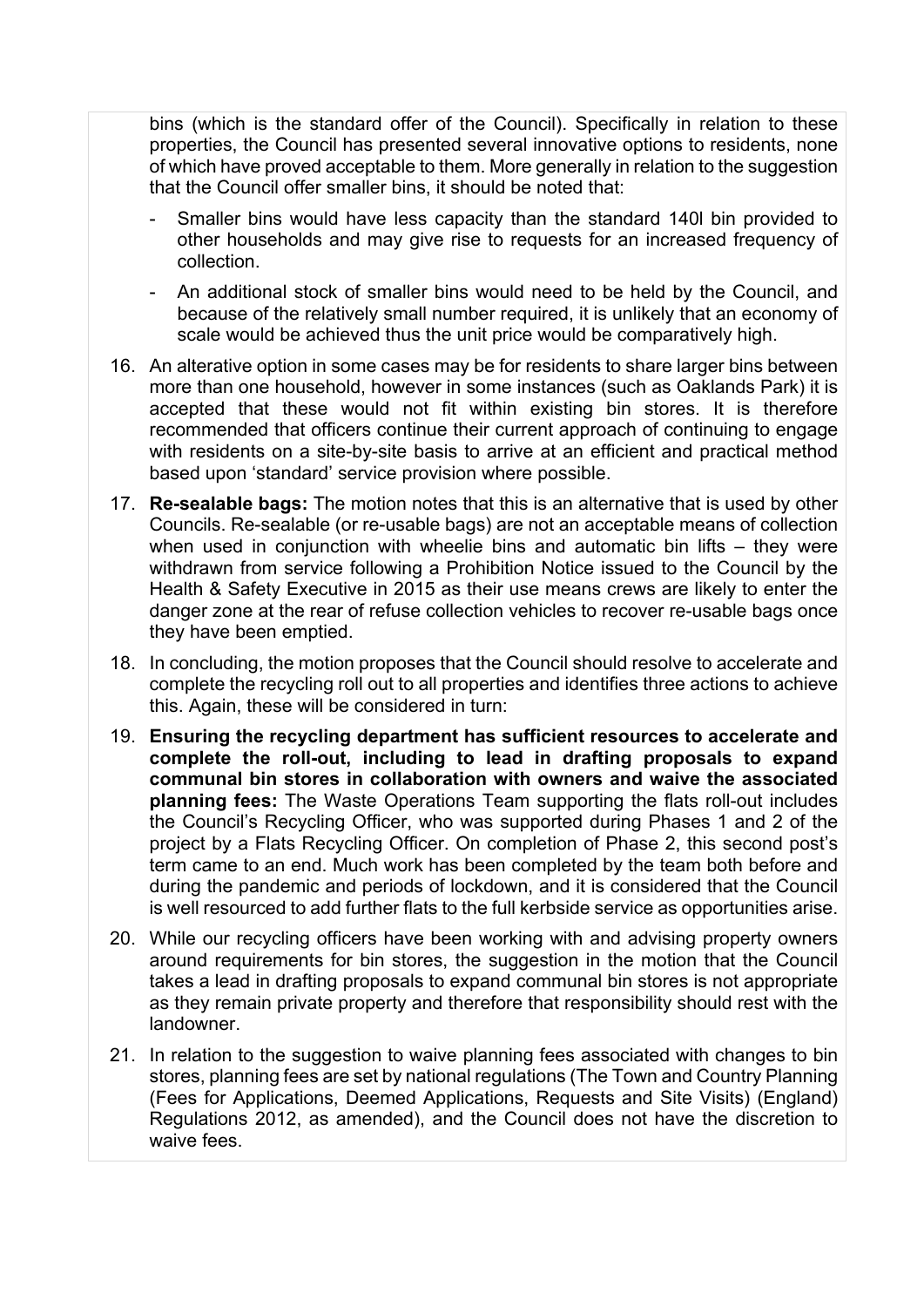- 22. **Ensure sufficient capital funds to support bin store improvements and find creative solutions to enable collection from all households:** As noted above, Council officers have been working with property owners to identify viable and workable solutions to enable the full recycling service to be provided to flats. In doing so, they rightly seek to balance residents needs and desires with operational considerations. However, it must be recognised that the majority of the remaining flats need major adjustments or significant investment before the enhanced service can be introduced, and the Council has no powers to mandate action.
- 23. Reflecting the Corporate Plan objective to 'deliver a waste and recycling service *that provides good value to the taxpayer*' (emphasis added), it is not considered appropriate that the Council should use public funds to pay for improvements to private properties, particularly at a time when we are facing challenging decisions around future spending as part of our Financial Sustainability Programme. The additional recycling collected would not generate sufficient sustainable income to offset the scale of capital investment that would be required.
- 24. However, the Council will continue to explore opportunities to signpost property owners to third party funding that may be able to help.
- 25. **Collaborate with Surrey Environmental Partnership as appropriate to aid the delivery of the above:** Reigate & Banstead Borough Council is an active and engaged member of the Surrey Environment Partnership (SEP). The SEP comprises all eleven Surrey Districts and Boroughs, as well as the County Council, and works collectively to reduce the amount of residual waste sent for disposal, to increase recycling and to share best practice in waste management.
- 26. During Phase 2 of the flats roll-out, the Council worked closely with the SEP Flats Team to introduce improvements to prevent contamination (that is, to avoid the wrong material being placed in recycling bins) and to provide food waste collections to flats targeted within the Phase. The Council made a successful bid to SEP for match funding towards the purchase of additional bins and containers.
- 27. We will continue to work closely with SEP to enhance services, reduce the amount of waste sent to landfill, maximise the amount of material recycled and achieve the targets identified in the JMWMS.

### **Conclusions**

- 28. While the motion does not reference the Government's Waste and Resources Strategy, it is important that Executive Members are aware that this is likely to introduce new statutory duties on waste collection authorities including to provide food waste collections to all domestic properties. Along with any new statutory duties, it is possible that the Government will also make available New Burdens funding, which may be able to help support our continued efforts to enable as many flats as possible to access the Council's full recycling service.
- 29. In the meantime, and reflecting the above assessment of the motion proposals, it is recommended that the Executive:
	- Notes the motion as presented to Full Council on 29<sup>th</sup> July 2021
	- Notes the positive progress that has been made in relation to rolling out the full recycling service to flats such that in excess of 90% of properties in the borough have access to the service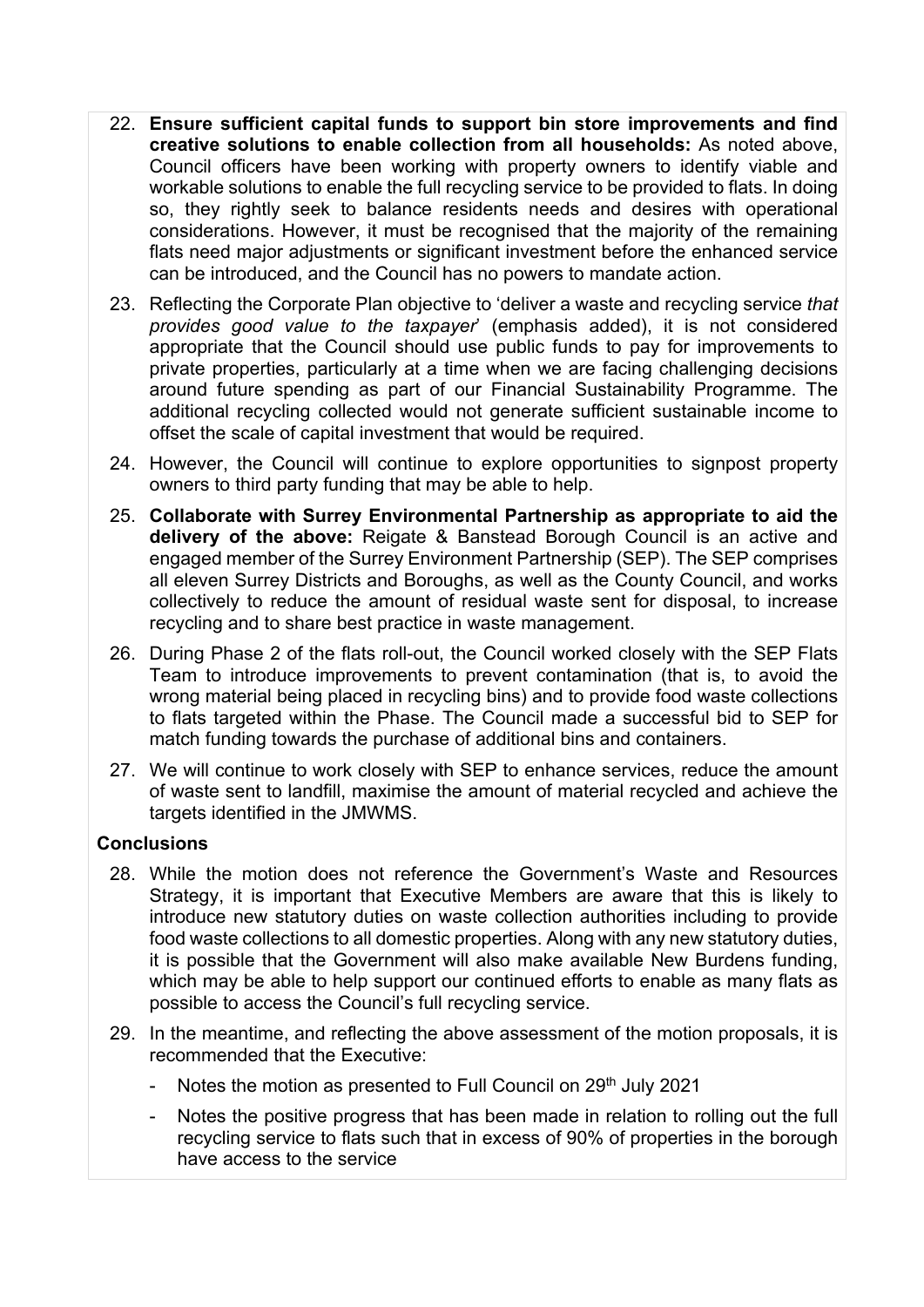- Agrees the importance of continuing the rollout of a full kerbside recycling service to flats and properties with communal bin stores to maximise the amount of good quality recycling collected and to reduce the amount of waste sent for disposal
- That the Waste & Recycling Team will continue to work with landowners, landlords and occupiers to enable the introduction of full kerbside services wherever possible; and
- Officers will continue to work with Surrey Environment Partnership to deliver both local and countywide waste and recycling objectives.
- 30. For the reasons outlined above it is not recommended that the following proposals within the motion are supported:
	- Offering smaller bins or re-useable bags
	- Drafting proposals for the expansion of communal bin stores on behalf of private landowners and waiving associated planning fees
	- Directly funding improvements to privately-owned properties.

## **Options**

- 31. The following options are available to the Executive
	- **Option 1:** Support the recommendations set out in this report. This option is recommended: it enables the continued roll-out of flats recycling to remaining properties as opportunities arise and supported by advice from the Council's Waste & Recycling team, whilst recognising the financial and operational constraints within which the Council needs to operate, and objectives within the corporate plan.
	- **Option 2:** Support the original motion in full. This option is not recommended as several of the proposals in the motion are not considered to be cost effective, operationally viable or possible in light of statutory regulation.

# **Legal Implications**

32. No legal implications have been identified as arising from the recommendations within this report.

### **Financial Implications**

- 33. There are no direct financial implications arising from the recommendations within this report. The activities proposed can be delivered within existing budgets.
- 34. Subject to market conditions, a modest increase from the sale of recyclate is likely to be achieved as flats are added to the kerbside service. This will help offset any additional costs incurred during the roll-out.
- 35. The Council will continue to explore opportunities for third party funding to support the ongoing roll-out, including from Surrey Environment Partnership should the opportunity arise. The longer term financial implications to the Council of the Government's Waste and Resources Strategy will need to be assessed when details are confirmed.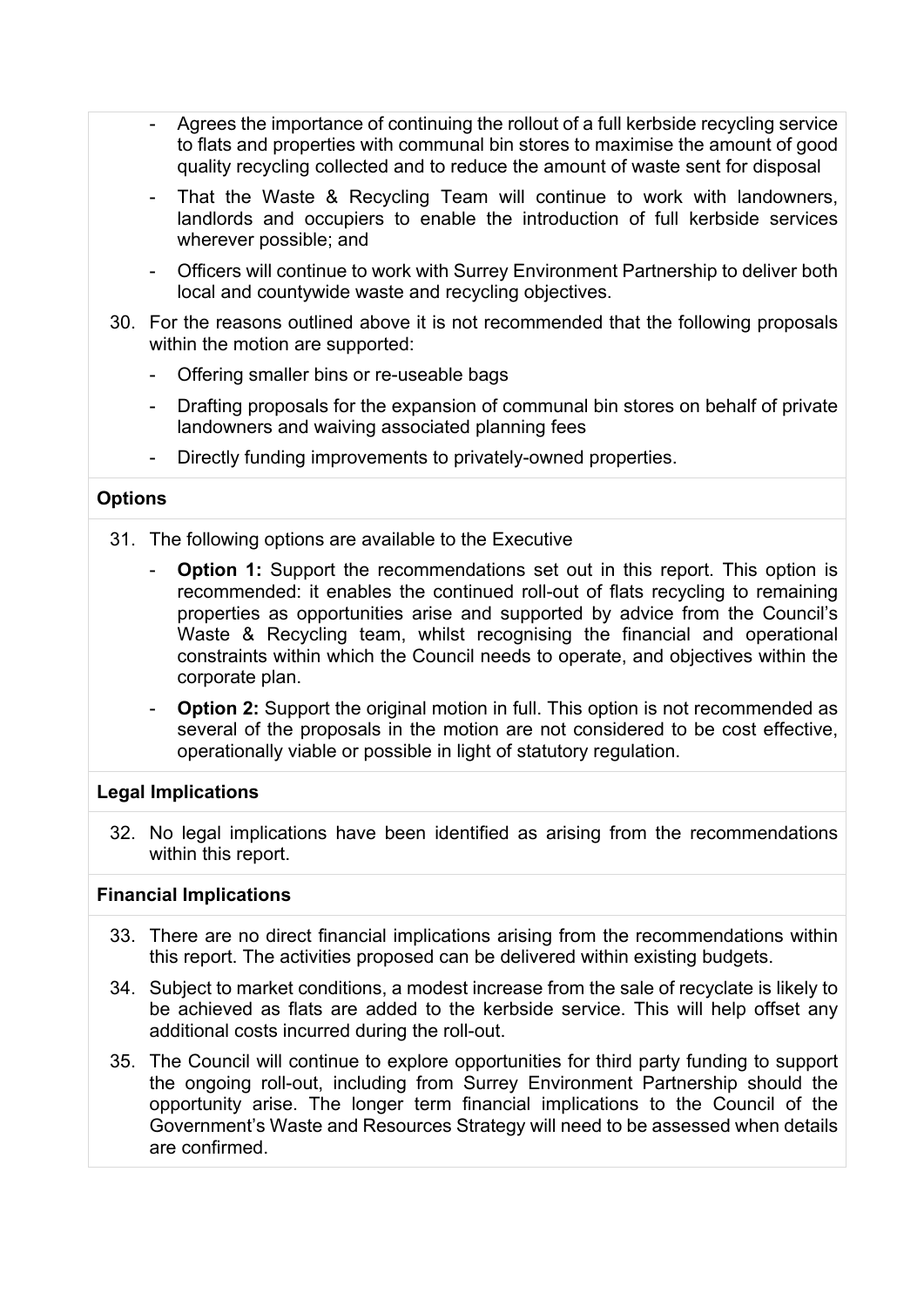## **Equalities Implications**

36. There are no direct equality implications arising from the recommendations within this report. An equalities impact screening assessment was carried out in support of the 2018 Executive recommendations to continue with the phased roll-out of the flats recycling service. While residents of some flats and properties with communal bin stores do not have the ability to recycle the same material from the kerbside as other householders, the Council continues to seek to reduce the numbers of residents impacted, and to mitigate the impact, the Council continues to maintain a number of recycling 'bring sites', and Surrey County Council operates civic recycling centres at Earlswood and Epsom that offer opportunities to recycle. While the Council is able to offer assisted collections from houses in the borough, we are unfortunately not able to provide the service where it requires entry to residents' homes.

## **Communication Implications**

37. Regular communication with our residents is undertaken to encourage the use of recycling services provided by the Council. The Surrey Environment Partnership also undertake regular communication campaigns and initiatives. This work complements the approach that the Council is takes in respect of its waste and recycling collection activities and the recommendations within this report and includes information for residents of flats and properties with communal bin stores.

## **Environmental Sustainability Implications**

- 38. The Council's Environmental Sustainability Strategy includes the objectives to reduce waste through avoiding it in the first place, and to facilitate recycling. To achieve these, the Action Plan includes a specific action to continue to roll out recycling to all flats within the borough, and an action to continue to work with Surrey Environment Partnership (including in relation to the recycling of hard to recycle products. The recommendations within this report contribute towards the identified Strategy objectives.
- 39. As well as being consistent with the Council's own aims, action to increase the amount of material recycled and reduce residual waste sent for disposal will help meet targets identified in the JMWMS.

### **Risk Management Considerations**

40. No specific risk management considerations have been identified, however Executive Members should note that the Government's Waste and Resources Strategy is currently identified as an operational risk, and as such is subject to regular review including the consideration of any mitigating actions that may be required.

# **Consultation**

41. The Portfolio Holder for Neighbourhood Services and other members of the Executive have been consulted on the content of this report.

# **Policy Framework**